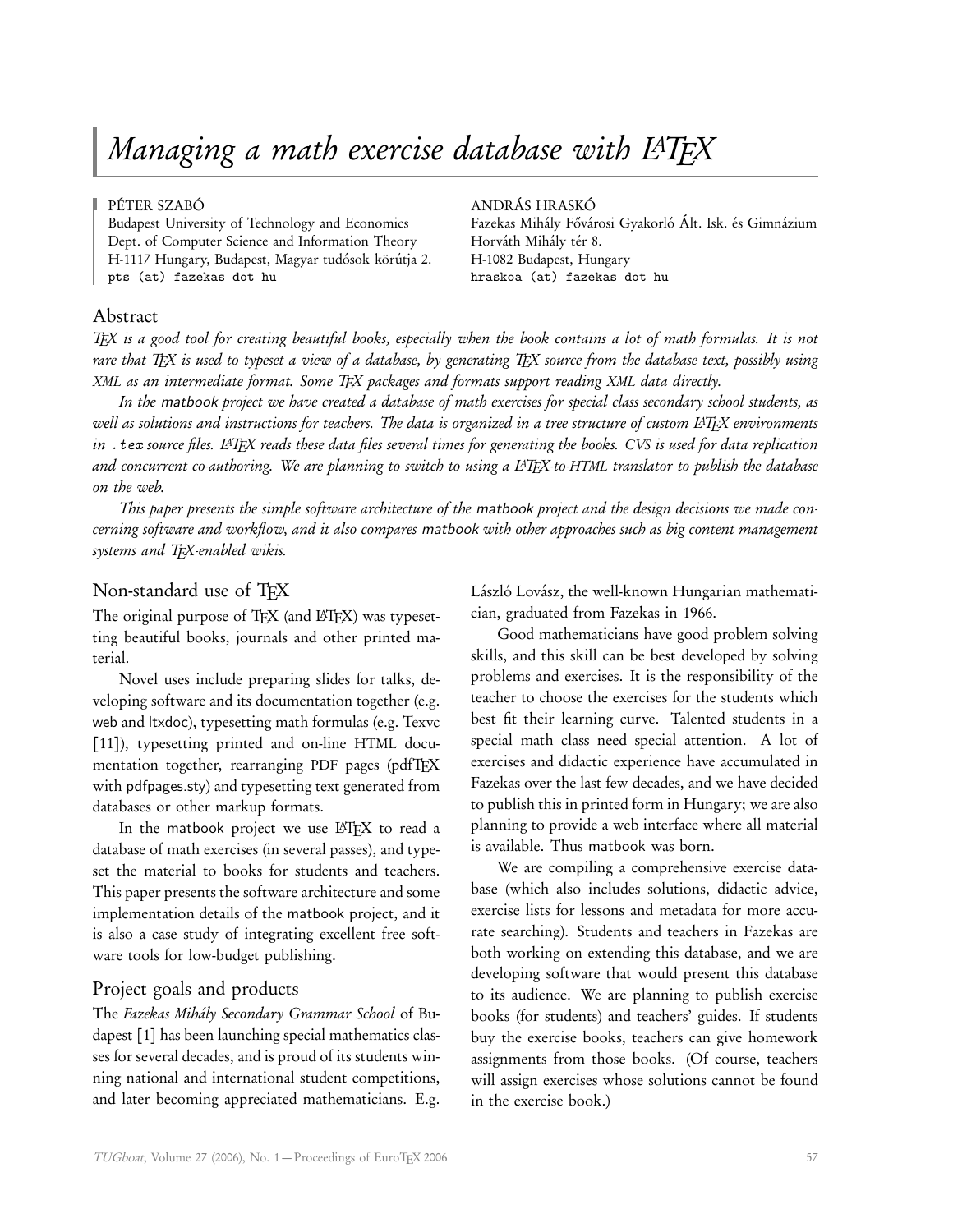We are also planning to provide a web interface on which visitors can browse and view exercises, solutions etc., they can do a full text search, and they can also search for exercises in a given topic (specified using a set of predefined keywords). We already have a web interface for a comprehensive database of Hungarian secondary school math contest problems (which stores text in LATEX format, and converts it to HTML using TTH [2]), and we'd like unify this with the matbook database.

#### Database structure

The database consists of

- exercises for the students;
- *hints* and *solutions* corresponding to the exercises, for the students;
- solutions for the teachers only;
- remarks and didactic advice corresponding to the exercises, for the teachers;
- a hierarchic taxonomy of keywords covering the fields of mathematics (e.g. prime numbers, trigonometry);
- association between exercises and keywords;
- organization of exercises into *chapters* and *volumes*;
- chapter and volume introduction text;
- ordered exercise lists prepared for obligatory and facultative lessons;
- figures referred to in the text, in EPS format.

#### Software components

- volume typesetter: a set of LATEX macros to read the database in multiple passes, and typeset the book volumes;
- indexer: generates the keyword index at the end of the volumes (similar to makeindex);
- web user interface: with browse, view and search functionality;
- consistence validator: checks whether database files conform to the specifications.

Existing free software used: standard tools in a TEX distribution, the lmodern font family [3], GNU Ghostscript, sam2p [4], ImageMagick, CVS, Perl, the new magyar.ldf (part of [5]), husort.pl (Hungarian index processor, part of [5]), stuki.sty (structogram figure generator [6]).

We work in a Linux–Windows mixed environment, so it was our aim that all components except for the server part of the web user interface should run on both Unix and Win32. TFX tools we need are available on both systems. We decided to implement the indexer and the consistence validator as commandline Perl applications so it would be easy to port them across systems.

# Database layout

We chose to store our data in structured text files rather than using a relational database, because it is easier to change the schema later, and we don't have to develop a custom user interface for data editing. XML is a good and widely supported structured text data model and syntax, but we prefer a format which is quick to type and easy to review for humans. YAML [7] is such a format. We finally chose the XML data model (for interoperability with other software), but a LATEX-compatible syntax (for easy typing), which can be converted to XML without loss when needed.

As a master text markup format, we quickly rejected XHTML + CSS + MathML, mostly because it is tiresome to type a document in this format. Also, it is not possible to archive a rendered version of an XHTML text in a scalable way; it is not possible to specify typesetting hints (such as penalties); and MathML is not powerful enough: it is not possible to type the right, textual side of \cases in MathML; MathML still lacks some symbols. Moreover, with current browsers it is not possible to ensure acceptable visual quality: browsers render the same document differently, MathML support usually doesn't come out of the box, browser MathML fonts lack important symbols, browsers cannot hyphenate long words automatically, the visual output depends on the installed fonts and the browser window size (which the author of the text cannot control), browsers cannot break the line in the middle of a MathML formula etc.

We could have adopted a safe and easy to type markup format, similar to MediaWiki's WikiText format [8] or ŞäferTEX [9]. The MediaWiki software implements the text rendering engine of Wikipedia [10], and it lets authors insert math formulas in a subset of (AMS)L<sup>AT</sup>EX syntax. When the page is rendered, these formulas are interpreted and converted to images or MathML formulas by Texvc [11]. We have rejected MediaWiki because — as with XHTML it doesn't give the author enough power to ensure perfect visual output quality. We did not use ŞäferTEX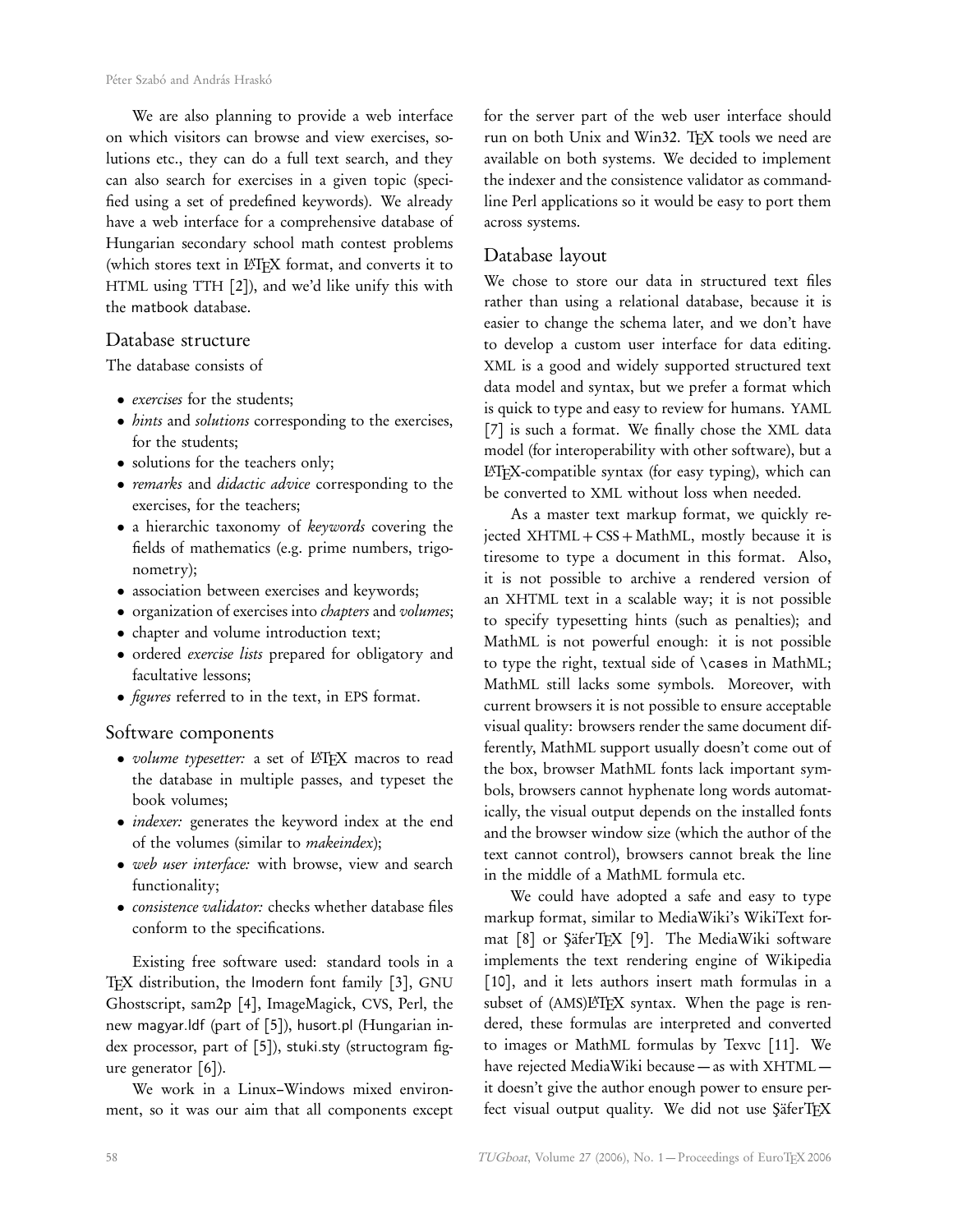because its source code was not available, and it was not mature enough.

We could have invented our own markup format. Doing this would have required us not only to invent an excellent format, but to write a renderer (to both PDF and HTML), and document the format thoroughly, including tutorials and examples. This option was not feasible in our project.

Thus we have chosen a restricted subset of LATEX as a markup format. Its advantages are: it has been available for a long time, the basic commmand set is well-documented, it gives the text author sufficient control over the visual quality of the output, and there are lot of fonts and packages we can use. We had to impose restrictions in order to keep our format convertible (primarily to  $XHTML + CSS + MathML$ ). The most important restrictions on the document text are: it is forbidden to load packages or other files, define or change macros, use conditionals or other programming features, change catcodes, use the character " in the input (the "proper quotes" must be used), use conditionals, or insert figures with \includegraphics (we provide a more restricted command instead).

Once we settled on  $L^{\text{H}}$ EX as a text markup format, it was straightforward to use the same syntax for structuring the data, so that our database text files won't contain two alternative formats, and they can be syntax-highlighted or otherwise processed in text editors easily. However, plain LATEX is not suitable for structuring. For example, it is not obvious to deduce where chapter "First" ends in this L'TFX source, without knowing the meaning and depth of \section:

```
\chapter{First} \emph{First} content.
\section{Inside} \emph{Inside} content.
\chapter{Second}\label{2nd} % dummy
                  \emph{Second} content.
```
The XHTML representation (using <H1> for chapter titles and <H2> for section titles) suffers from the same limitation.

Our data format solves the problem by specifying structure using custom LATEX environments. The example above looks like this:

```
\begin{mchapter}{title={First}}
  \emph{First} content.
  \begin{msection}{title={Inside}}
    \emph{Inside} content.
  \end{msection}
\end{mchapter}
\begin{mchapter}{title={Second},id={2nd}}
```

```
% dummy
  \emph{Second} content.
\end{mchapter}
When converted to XML, it becomes:
<mchapter title="First">
  \emph{First} content.
  <msection title="Inside">
    \emph{Inside} content.
  </msection>
</mchapter>
<mchapter title="Second" id="2nd">
  \left\langle \cdot \right\rangle -- dummy -->
  \emph{Second} content.
</mchapter>
```
Please note that **\emph** is not converted, because it is part of the text markup, and not part of the structure.

Thus there is a simple mapping between XML and our data format:

- LATFX environment with attributes (i.e. "key  $=$ value" pairs)  $\leftrightarrow$  XML tag with attributes, properly escaped
- TFX comment  $\leftrightarrow$  XML comment
- other  $L^{\text{A}}T_{\text{E}}X$  text  $\leftrightarrow$  XML text (PCDATA)

This direct mapping makes it possible to use XML tools on our database. For example, we can use XSLT to do structural transformations on the XML, and we can use DTD or XML Schema validators to validate our database.

# Database folders and files

The database is spread into several small text files in several folders. The files read each other (using \input). The points where the data must be split and the naming conventions for the files and folders are strictly regulated.

The database is replicated on each co-worker's machine, using the CVS [12] revision control system. People can work offline, and commit their changes back to the repository on the server a few times a day. Server failures and network connection slowdowns don't affect working hours seriously. CVS is smart enough to merge concurrent but independent changes of text files, and it enforces human interaction when a conflict occurs, so there is no danger of accidentally overwriting somebody else's changes. CVS also keeps old versions, so accidentally deleted text can be recovered any time later. (CVS merges files line-by-line, which complicates concurrent editing of binary files but this limitation doesn't affect our project since we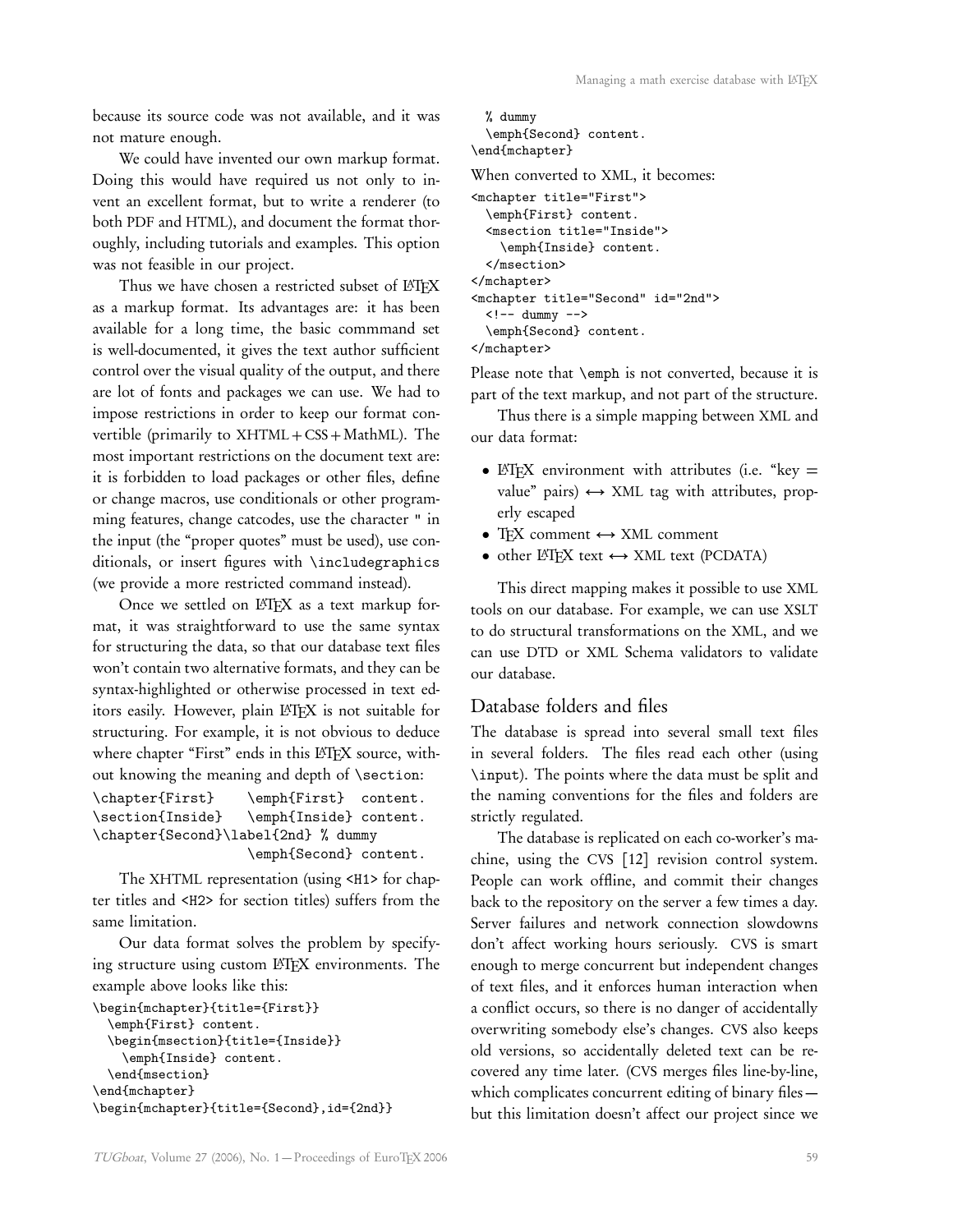mostly use text files.) Subversion  $(=$  SVN  $[13]$ ) is a newer and more advanced revision control system, and it won't be hard to migrate from CVS when those advanced features are needed. Both CVS and Subversion have clients on multiple platforms, including Unix and Win32. We use the standard cvs client on Linux, and TortoiseCVS on Windows.

The reason why the database is split into multiple files is that it is easier to transfer changes of smaller files in CVS, and it is also easier for humans to edit a few small files concurrently than to edit one large file. Usually multiple people are modifying the database at the same time, but most of the time they work in their own files, so no conflict occurs. Using multiple folders makes it easier to select the correct file for opening.

The file and folder layout also follows the LATEX compilation process. Compilation always starts in the root folder (of the CVS tree). For example, to compile the first volume of Algebra, one runs "latex volume\_a\_i", which starts processing the file volume \_a\_i.tex. All other files belonging to this volume reside in the folder chs\_a\_i and its subfolders. Files \input are thus specified relative to the root folder, thus adding ../ is not necessary when referring to local .sty files. It is also convenient that all temporary and output files go to the root folder, thus subfolders are not changed during the compilation process.

# **LATEX** tricks

In this section we present some problems we faced when typesetting with LHEX; solutions included.

#### Unified labels

This is a feature that makes it possible to refer to a \label defined in another volume. It is accomplished by reading \newlabel commands from the other .aux files, and adding them with both the label text and page numbers prefixed with the other volume name.

#### Volume split

Since teachers' guides can be several hundred pages long, it might be necessary to split them into multiple volumes. If this is so, the editor promotes some chapter boundaries to volume boundaries by adding the appropriate command to the source of the main .tex file. We chose the most portable ways to typeset these subvolumes: all subvolumes are separate LATEX documents, which \input the main .tex file in a mode in which the \shipout of the unnecessary pages is cancelled.

The advantage of this method is that it doesn't require external tools (such as psselect), it works for both PostScript and PDF, and it can be run from a regular LHEX IDE. Its disadvantage is its slowness. An alternative approach for PostScript would be generating and running a psselect command line for each volume. And for PDF, an alternative approach is selecting the appropriate pages from the main volume using pdfpages.sty.

Splitting the volume into real subvolumes (so that compiling a subvolume doesn't read the other subvolumes' LATEX source) would not work, because it would render page numbers, the bibliography and inter-subvolume references incorrectly, or need additional programming.

#### Fuzzy keyword names

When specifying the list of keywords associated with an exercise, it is a big burden to specify a long keyword precisely (with spaces, punctuation etc.). In order to solve this, a Perl script generates keyword aliases, e.g. the first word of a keyword will become an alias for the keyword if this is not ambiguous.

#### String processing

Another idea in fuzzy keyword name matching is to match keywords after stripping spaces, punctuation, upper case and accents. This stripping had to be implemented in L<sup>AT</sup>EX, too. Since TEX doesn't have string processing primitives, we have to implement them using macros. Here is a mix of a macro definitions that shows the most important string processing tricks:

\def\stripit#1>{}\def\empty{}\def\space{ } \def\rmonestar#1{\ifx#1\hfuzz\empty\else \if\*\string#1\else#1\fi

```
\expandafter\rmonestar\fi}
```
\begingroup\lccode'!' \lowercase{\endgroup \def\oonespace#1 {\ifx\hfuzz#1\empty\else

#1!\expandafter\oonespace\fi}} \def\rmstars{%

\afterassignment\rmstarsb\def\M} \def\rmstarsb{%

\edef\M{\expandafter\stripit\meaning\M \space\hfuzz\space} \edef\M{\expandafter\oonespace\M}

\edef\M{\expandafter\rmonestar\M\hfuzz}}